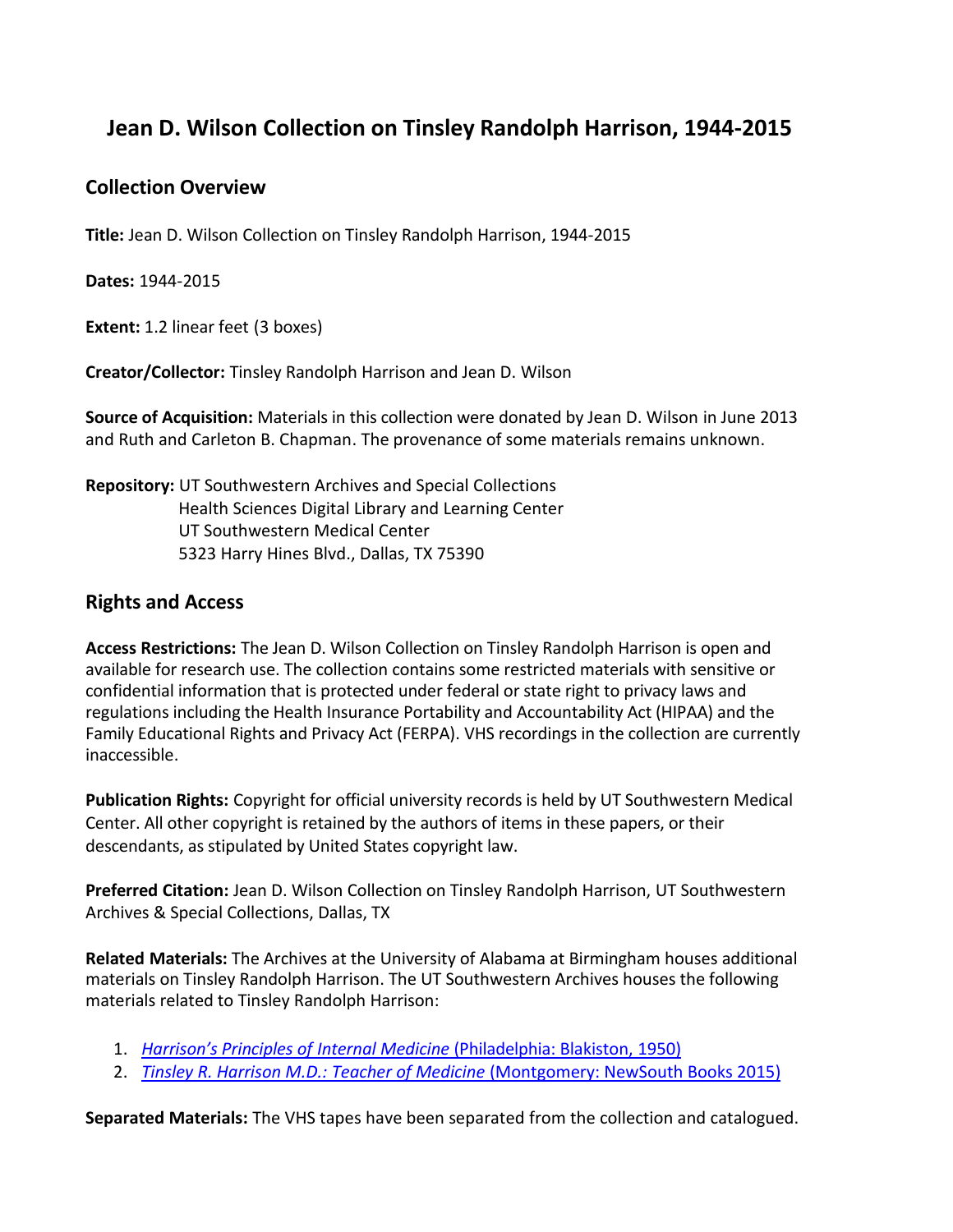The published copy of *Tinsley R. Harrison M.D.: Teacher of Medicine* was also separated and cataloged, while the draft remains in the collection.

**Arrangement:** This collection is arranged into two series: Series 1: Professional and Personal Papers; and Series 2: Harrison's Principles of Internal Medicine.

**Biographical/Historical:** Tinsley Randolph Harrison (1900-1978) was born in Talladega, Alabama, on March 18, 1900. He received his B.A. degree in 1919 from the University of Michigan and received his M.D. degree from Johns Hopkins University in 1922. Dr. Harrison interned at the Peter Bent Brigham Hospital (now Brigham and Women's Hospital) and completed his residency training in Boston, Baltimore, and Nashville. After residency training, Harrison accepted a faculty position at Vanderbilt University, which he held until 1941 when he went to Wake Forest University to head the Department of Internal Medicine at Bowman Gray School of Medicine. In 1944, he became the dean of Southwestern Medical College and chair of the Department of Medicine. Dr. Harrison remained on the faculty at Southwestern until 1950, when he became the acting dean for the Medical College of Alabama in Birmingham, a position he relinquished in 1951. Dr. Harrison is noted for being the first editor-in-chief of the medical textbook *Harrison's Principles of Internal Medicine*, first published in 1950. Harrison was Chair of the Department of Medicine at the Medical College of Alabama from 1950 to 1957 and remained an active faculty member until his retirement in 1970. He continued to teach and write until his death on August 4, 1978. Jean D. Wilson, collector of the bulk of these materials, is a Professor Emeritus of Internal Medicine at UT Southwestern and editor-in-chief of *Harrison's Principles of Internal Medicine*, 12th edition*.*

**Scope and Contents:** The collection consists of materials collected by Jean D. Wilson related to Tinsley R. Harrison. There are articles, correspondence, and ephemera from 1944-2000 that document Tinsley R. Harrison's life and career, including his appointment as Dean of the Southwestern Medical School. Also included are materials from a lecture series in 2000 that was held in Harrison's honor. In addition, the collection contains correspondence, minutes, and publications (1983-1991) that highlight the development of *Harrison's Principles of Internal Medicine* while Jean D. Wilson was an editor.

# **Box and Folder List**

#### **Series 1. Professional and Personal Papers, 1944-2000**

This series contains materials corresponding to Tinsley Randolph Harrison's personal and professional life. Articles highlight Harrison's life and appointment as Dean of Southwestern Medical College. There is correspondence from Alfred Blalock around the time of Harrison's appointment at Southwestern Medical College, as well as correspondence between Harrison and UT Southwestern librarian, Laveta Foster, regarding purchases for the library. Also highlighted in the collection are materials related to the Tinsley R. Harrison Centennial Symposium held at the University of Alabama at Birmingham. Included are lecture slides, drafts of a speech written by James A. Pittman, Jr. and VHS recordings of the symposium.